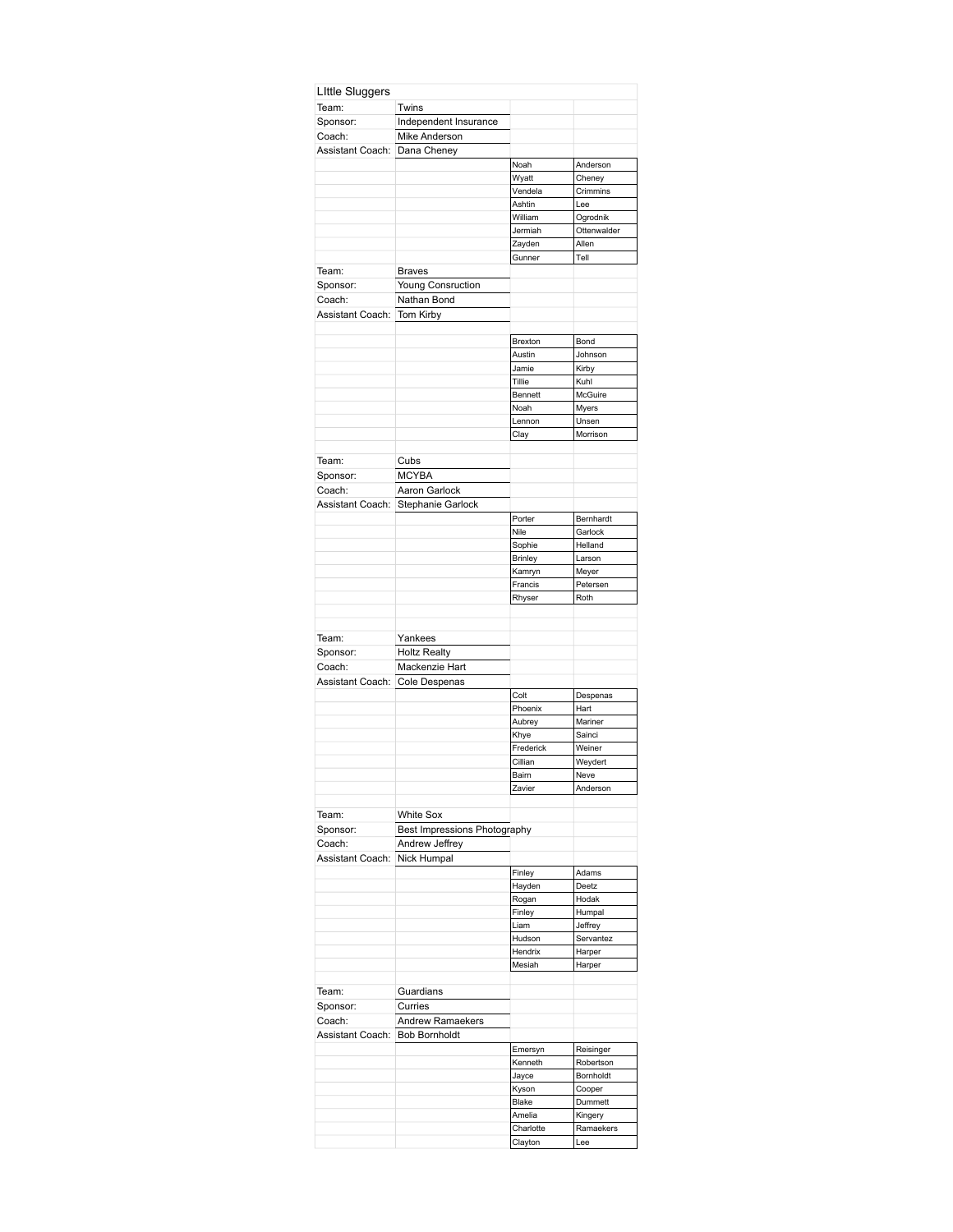| Rookies/PeeWee                  |                                  |                 |               |
|---------------------------------|----------------------------------|-----------------|---------------|
| Team:                           | Reds                             |                 |               |
| Sponsor:                        | Best Impressions Photography     |                 |               |
|                                 | Dustin Baltierra                 |                 |               |
| Coach:                          |                                  |                 |               |
| Assistant Coach:                | <b>Tyrone Evans</b>              |                 |               |
|                                 |                                  | Grayson         | Rogers        |
|                                 |                                  | Easton          | Baltierra     |
|                                 |                                  | Mason           | Hansen        |
|                                 |                                  | Oliver          | Kingery       |
|                                 |                                  | Archer          | Adams         |
|                                 |                                  | Zerek           | Huegli        |
|                                 |                                  | Finn            | Ketelsen      |
|                                 |                                  | Reed            | Riley         |
|                                 |                                  | Trenton         | Sanchez-evans |
|                                 |                                  | Benton          | Westendorf    |
|                                 |                                  |                 |               |
| Team:                           | Cubs                             |                 |               |
| Sponsor:                        | <b>Furniture Mattress Outlet</b> |                 |               |
| Coach:                          | Kylee DeLeon                     |                 |               |
| Assistant Coach: Mike Anderson  |                                  |                 |               |
|                                 |                                  | Evalyn          | Deleon        |
|                                 |                                  | Camden          | Holien        |
|                                 |                                  | Willow          | McKnight      |
|                                 |                                  | Demi            | Smith         |
|                                 |                                  | Parker          | Anderson      |
|                                 |                                  | Zane            | Benson        |
|                                 |                                  | Aveline         | Crimmins      |
|                                 |                                  | Erica           | Ebbers        |
|                                 |                                  |                 |               |
|                                 |                                  | Ella            | Jones         |
|                                 |                                  | Ethan           | Thompson      |
|                                 |                                  |                 |               |
| Team:                           | Red Sox                          |                 |               |
| Sponsor:                        | <b>Farmers State Bank</b>        |                 |               |
| Coach:                          | Aaron Garlock                    |                 |               |
| Assistant Coach:                | Keith Mann                       |                 |               |
|                                 |                                  | Peter           | Garlock       |
|                                 |                                  | Beckham         | Martin        |
|                                 |                                  | Colton          | Shurtz        |
|                                 |                                  |                 |               |
|                                 |                                  | Carson          | Hanson        |
|                                 |                                  | Cale            | Oleson        |
|                                 |                                  | Finnigan        | Quinn         |
|                                 |                                  | Carson          | Rodemeyer     |
|                                 |                                  | Boyd            | Trenary       |
|                                 |                                  | Kason           | Peterson      |
|                                 |                                  | Isaac           | Mann          |
|                                 |                                  | Noel            | Ramirez       |
|                                 |                                  |                 |               |
| Team:                           | Twins                            |                 |               |
|                                 |                                  |                 |               |
| Sponsor:                        | <b>HyVee</b>                     |                 |               |
| Coach:                          | Chad Hart                        |                 |               |
| Assistant Coach: Andrew Jeffrey |                                  |                 |               |
|                                 |                                  | George          | Black         |
|                                 |                                  | Crew            | Carter        |
|                                 |                                  | Barek           | Hart          |
|                                 |                                  | Lincoln         | Jeffrey       |
|                                 |                                  | Jaxon           | Larson        |
|                                 |                                  | Cooper          | Nessett       |
|                                 |                                  | Elijah          | Olson         |
|                                 |                                  | Ryker           | Sprecher      |
|                                 |                                  | Parks           | Thomas        |
|                                 |                                  | James           | Trask         |
|                                 |                                  |                 |               |
| Team:                           | Orioles                          |                 |               |
|                                 |                                  |                 |               |
| Sponsor:                        | Independent Insurance            |                 |               |
| Coach:                          | Shawn McGuire                    |                 |               |
| Assistant Coach:                | Nick Humpal                      |                 |               |
|                                 |                                  | Graham          | Dummett       |
|                                 |                                  | Rory            | Sturges       |
|                                 |                                  | Myles           | Eveland       |
|                                 |                                  | Hannah          | Humpal        |
|                                 |                                  | Winston         | McGuire       |
|                                 |                                  |                 |               |
|                                 |                                  | <b>Brantley</b> | Miller        |
|                                 |                                  | Lincoln         | Patterson     |
|                                 |                                  | Jack            | Ramaekers     |
|                                 |                                  | Ben             | Voet          |
|                                 |                                  | Jonas           | Cooley        |
|                                 |                                  | Paxton          | Lee           |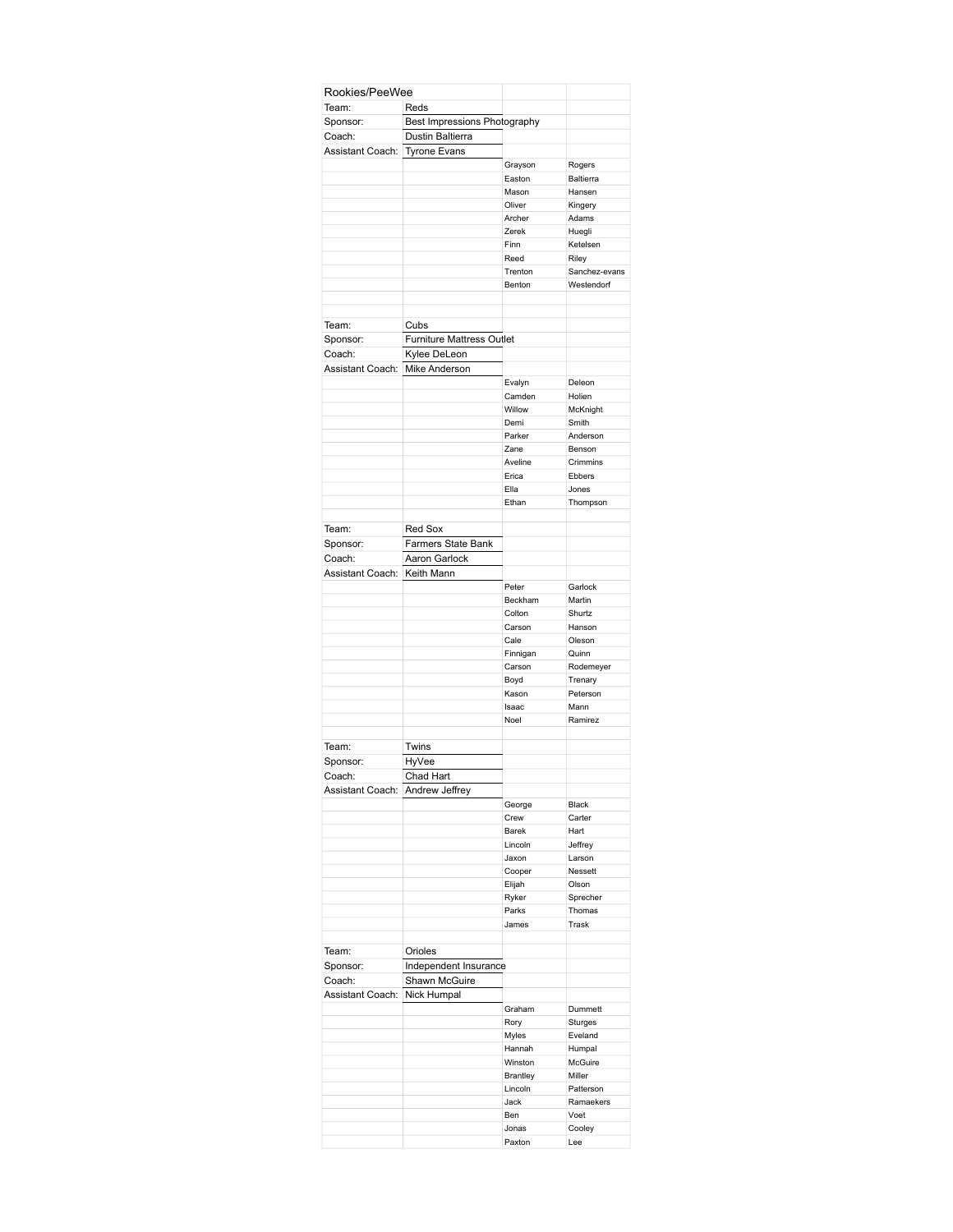| Midwest Acutech<br>Sponsor:<br>Frank Baltierra<br>Coach:<br>Assistant Coach: Jarod Brallier<br>Sawyer<br>Adams<br>Madden<br>Baltierra<br>Landyn<br>Rieber<br>Brallier<br>Wyatt<br>Easton<br>Crooks<br>Knox<br>Edwards<br>Owen<br>Flatness<br>Lane<br>Friese<br>Micah<br>Wernimont<br>Tayton<br>Witt<br>Gavin<br>Clayton<br>Marlins<br>Sturges Tax & Accounting<br>Sponsor:<br><b>Justin Heimer</b><br>Coach:<br>Assistant Coach: Robert Weiner<br>Assistant Coach: Joshua Sturges<br>Oliver<br>Burnett<br>Tucker<br>Crum<br>Heimer<br>Thad<br>Heimer<br>Bryce<br>Owen<br>Hergert<br>Kallan<br>Kohler<br>Lukas<br>Orcutt<br>Henrik<br>Sturges<br>Weiner<br>Oliver<br>William<br>Weiner<br>Diamondbacks<br><b>First Citizens</b><br>Sponsor:<br>Dillon Kirk<br>Coach:<br><b>Brady Kline</b><br>Assistant Coach:<br>Assistant Coach: Xander Wessels<br>Brenden<br>Anderson<br>Easton<br>Beyer<br>Talon<br>Eisenlohr<br>Jacob<br>Haugen<br>Hubert<br>Henry<br>Carter<br>Kirk<br>Zander<br>Kirk<br>McLaughlin<br>Logan<br>Jaxton<br>Rose<br>Wessels<br>Kyler<br>Yankees<br>HyVee<br>Sponsor: |
|-----------------------------------------------------------------------------------------------------------------------------------------------------------------------------------------------------------------------------------------------------------------------------------------------------------------------------------------------------------------------------------------------------------------------------------------------------------------------------------------------------------------------------------------------------------------------------------------------------------------------------------------------------------------------------------------------------------------------------------------------------------------------------------------------------------------------------------------------------------------------------------------------------------------------------------------------------------------------------------------------------------------------------------------------------------------------------------------|
|                                                                                                                                                                                                                                                                                                                                                                                                                                                                                                                                                                                                                                                                                                                                                                                                                                                                                                                                                                                                                                                                                         |
|                                                                                                                                                                                                                                                                                                                                                                                                                                                                                                                                                                                                                                                                                                                                                                                                                                                                                                                                                                                                                                                                                         |
|                                                                                                                                                                                                                                                                                                                                                                                                                                                                                                                                                                                                                                                                                                                                                                                                                                                                                                                                                                                                                                                                                         |
|                                                                                                                                                                                                                                                                                                                                                                                                                                                                                                                                                                                                                                                                                                                                                                                                                                                                                                                                                                                                                                                                                         |
|                                                                                                                                                                                                                                                                                                                                                                                                                                                                                                                                                                                                                                                                                                                                                                                                                                                                                                                                                                                                                                                                                         |
|                                                                                                                                                                                                                                                                                                                                                                                                                                                                                                                                                                                                                                                                                                                                                                                                                                                                                                                                                                                                                                                                                         |
|                                                                                                                                                                                                                                                                                                                                                                                                                                                                                                                                                                                                                                                                                                                                                                                                                                                                                                                                                                                                                                                                                         |
|                                                                                                                                                                                                                                                                                                                                                                                                                                                                                                                                                                                                                                                                                                                                                                                                                                                                                                                                                                                                                                                                                         |
|                                                                                                                                                                                                                                                                                                                                                                                                                                                                                                                                                                                                                                                                                                                                                                                                                                                                                                                                                                                                                                                                                         |
|                                                                                                                                                                                                                                                                                                                                                                                                                                                                                                                                                                                                                                                                                                                                                                                                                                                                                                                                                                                                                                                                                         |
|                                                                                                                                                                                                                                                                                                                                                                                                                                                                                                                                                                                                                                                                                                                                                                                                                                                                                                                                                                                                                                                                                         |
|                                                                                                                                                                                                                                                                                                                                                                                                                                                                                                                                                                                                                                                                                                                                                                                                                                                                                                                                                                                                                                                                                         |
|                                                                                                                                                                                                                                                                                                                                                                                                                                                                                                                                                                                                                                                                                                                                                                                                                                                                                                                                                                                                                                                                                         |
|                                                                                                                                                                                                                                                                                                                                                                                                                                                                                                                                                                                                                                                                                                                                                                                                                                                                                                                                                                                                                                                                                         |
|                                                                                                                                                                                                                                                                                                                                                                                                                                                                                                                                                                                                                                                                                                                                                                                                                                                                                                                                                                                                                                                                                         |
|                                                                                                                                                                                                                                                                                                                                                                                                                                                                                                                                                                                                                                                                                                                                                                                                                                                                                                                                                                                                                                                                                         |
|                                                                                                                                                                                                                                                                                                                                                                                                                                                                                                                                                                                                                                                                                                                                                                                                                                                                                                                                                                                                                                                                                         |
|                                                                                                                                                                                                                                                                                                                                                                                                                                                                                                                                                                                                                                                                                                                                                                                                                                                                                                                                                                                                                                                                                         |
|                                                                                                                                                                                                                                                                                                                                                                                                                                                                                                                                                                                                                                                                                                                                                                                                                                                                                                                                                                                                                                                                                         |
|                                                                                                                                                                                                                                                                                                                                                                                                                                                                                                                                                                                                                                                                                                                                                                                                                                                                                                                                                                                                                                                                                         |
|                                                                                                                                                                                                                                                                                                                                                                                                                                                                                                                                                                                                                                                                                                                                                                                                                                                                                                                                                                                                                                                                                         |
|                                                                                                                                                                                                                                                                                                                                                                                                                                                                                                                                                                                                                                                                                                                                                                                                                                                                                                                                                                                                                                                                                         |
|                                                                                                                                                                                                                                                                                                                                                                                                                                                                                                                                                                                                                                                                                                                                                                                                                                                                                                                                                                                                                                                                                         |
|                                                                                                                                                                                                                                                                                                                                                                                                                                                                                                                                                                                                                                                                                                                                                                                                                                                                                                                                                                                                                                                                                         |
|                                                                                                                                                                                                                                                                                                                                                                                                                                                                                                                                                                                                                                                                                                                                                                                                                                                                                                                                                                                                                                                                                         |
|                                                                                                                                                                                                                                                                                                                                                                                                                                                                                                                                                                                                                                                                                                                                                                                                                                                                                                                                                                                                                                                                                         |
|                                                                                                                                                                                                                                                                                                                                                                                                                                                                                                                                                                                                                                                                                                                                                                                                                                                                                                                                                                                                                                                                                         |
|                                                                                                                                                                                                                                                                                                                                                                                                                                                                                                                                                                                                                                                                                                                                                                                                                                                                                                                                                                                                                                                                                         |
|                                                                                                                                                                                                                                                                                                                                                                                                                                                                                                                                                                                                                                                                                                                                                                                                                                                                                                                                                                                                                                                                                         |
|                                                                                                                                                                                                                                                                                                                                                                                                                                                                                                                                                                                                                                                                                                                                                                                                                                                                                                                                                                                                                                                                                         |
|                                                                                                                                                                                                                                                                                                                                                                                                                                                                                                                                                                                                                                                                                                                                                                                                                                                                                                                                                                                                                                                                                         |
|                                                                                                                                                                                                                                                                                                                                                                                                                                                                                                                                                                                                                                                                                                                                                                                                                                                                                                                                                                                                                                                                                         |
|                                                                                                                                                                                                                                                                                                                                                                                                                                                                                                                                                                                                                                                                                                                                                                                                                                                                                                                                                                                                                                                                                         |
|                                                                                                                                                                                                                                                                                                                                                                                                                                                                                                                                                                                                                                                                                                                                                                                                                                                                                                                                                                                                                                                                                         |
|                                                                                                                                                                                                                                                                                                                                                                                                                                                                                                                                                                                                                                                                                                                                                                                                                                                                                                                                                                                                                                                                                         |
|                                                                                                                                                                                                                                                                                                                                                                                                                                                                                                                                                                                                                                                                                                                                                                                                                                                                                                                                                                                                                                                                                         |
|                                                                                                                                                                                                                                                                                                                                                                                                                                                                                                                                                                                                                                                                                                                                                                                                                                                                                                                                                                                                                                                                                         |
|                                                                                                                                                                                                                                                                                                                                                                                                                                                                                                                                                                                                                                                                                                                                                                                                                                                                                                                                                                                                                                                                                         |
|                                                                                                                                                                                                                                                                                                                                                                                                                                                                                                                                                                                                                                                                                                                                                                                                                                                                                                                                                                                                                                                                                         |
|                                                                                                                                                                                                                                                                                                                                                                                                                                                                                                                                                                                                                                                                                                                                                                                                                                                                                                                                                                                                                                                                                         |
|                                                                                                                                                                                                                                                                                                                                                                                                                                                                                                                                                                                                                                                                                                                                                                                                                                                                                                                                                                                                                                                                                         |
|                                                                                                                                                                                                                                                                                                                                                                                                                                                                                                                                                                                                                                                                                                                                                                                                                                                                                                                                                                                                                                                                                         |
|                                                                                                                                                                                                                                                                                                                                                                                                                                                                                                                                                                                                                                                                                                                                                                                                                                                                                                                                                                                                                                                                                         |
| Coach:                                                                                                                                                                                                                                                                                                                                                                                                                                                                                                                                                                                                                                                                                                                                                                                                                                                                                                                                                                                                                                                                                  |
|                                                                                                                                                                                                                                                                                                                                                                                                                                                                                                                                                                                                                                                                                                                                                                                                                                                                                                                                                                                                                                                                                         |
|                                                                                                                                                                                                                                                                                                                                                                                                                                                                                                                                                                                                                                                                                                                                                                                                                                                                                                                                                                                                                                                                                         |
|                                                                                                                                                                                                                                                                                                                                                                                                                                                                                                                                                                                                                                                                                                                                                                                                                                                                                                                                                                                                                                                                                         |
| Kaleh<br><b>Brown</b>                                                                                                                                                                                                                                                                                                                                                                                                                                                                                                                                                                                                                                                                                                                                                                                                                                                                                                                                                                                                                                                                   |
| Nash<br>Carter                                                                                                                                                                                                                                                                                                                                                                                                                                                                                                                                                                                                                                                                                                                                                                                                                                                                                                                                                                                                                                                                          |
| Cody<br>Carver<br>Max                                                                                                                                                                                                                                                                                                                                                                                                                                                                                                                                                                                                                                                                                                                                                                                                                                                                                                                                                                                                                                                                   |
| Garner<br>Ryder<br>Leibrand                                                                                                                                                                                                                                                                                                                                                                                                                                                                                                                                                                                                                                                                                                                                                                                                                                                                                                                                                                                                                                                             |
| Teagen<br>Meyer                                                                                                                                                                                                                                                                                                                                                                                                                                                                                                                                                                                                                                                                                                                                                                                                                                                                                                                                                                                                                                                                         |
| Bobby<br>Niedermayer                                                                                                                                                                                                                                                                                                                                                                                                                                                                                                                                                                                                                                                                                                                                                                                                                                                                                                                                                                                                                                                                    |
| Kael<br>Nuehring                                                                                                                                                                                                                                                                                                                                                                                                                                                                                                                                                                                                                                                                                                                                                                                                                                                                                                                                                                                                                                                                        |
| Nolan<br>Morrison                                                                                                                                                                                                                                                                                                                                                                                                                                                                                                                                                                                                                                                                                                                                                                                                                                                                                                                                                                                                                                                                       |
|                                                                                                                                                                                                                                                                                                                                                                                                                                                                                                                                                                                                                                                                                                                                                                                                                                                                                                                                                                                                                                                                                         |
| A's                                                                                                                                                                                                                                                                                                                                                                                                                                                                                                                                                                                                                                                                                                                                                                                                                                                                                                                                                                                                                                                                                     |
| Sponsor:<br>Mercy One<br>Coach:                                                                                                                                                                                                                                                                                                                                                                                                                                                                                                                                                                                                                                                                                                                                                                                                                                                                                                                                                                                                                                                         |
| Andrew Lein<br>Travis Johnson<br>Assistant Coach:                                                                                                                                                                                                                                                                                                                                                                                                                                                                                                                                                                                                                                                                                                                                                                                                                                                                                                                                                                                                                                       |
| Colton<br>Hanson                                                                                                                                                                                                                                                                                                                                                                                                                                                                                                                                                                                                                                                                                                                                                                                                                                                                                                                                                                                                                                                                        |
| Helland<br>Mason                                                                                                                                                                                                                                                                                                                                                                                                                                                                                                                                                                                                                                                                                                                                                                                                                                                                                                                                                                                                                                                                        |
| Aaron<br>Johnson                                                                                                                                                                                                                                                                                                                                                                                                                                                                                                                                                                                                                                                                                                                                                                                                                                                                                                                                                                                                                                                                        |
| Lein<br>Aspyn                                                                                                                                                                                                                                                                                                                                                                                                                                                                                                                                                                                                                                                                                                                                                                                                                                                                                                                                                                                                                                                                           |
| Mariner<br>Jacob                                                                                                                                                                                                                                                                                                                                                                                                                                                                                                                                                                                                                                                                                                                                                                                                                                                                                                                                                                                                                                                                        |
| Calan<br>Monaghan<br>Novacek                                                                                                                                                                                                                                                                                                                                                                                                                                                                                                                                                                                                                                                                                                                                                                                                                                                                                                                                                                                                                                                            |
| Brantley<br>Bentley<br>Pals                                                                                                                                                                                                                                                                                                                                                                                                                                                                                                                                                                                                                                                                                                                                                                                                                                                                                                                                                                                                                                                             |
| Benjamin<br>Platts                                                                                                                                                                                                                                                                                                                                                                                                                                                                                                                                                                                                                                                                                                                                                                                                                                                                                                                                                                                                                                                                      |
| Vaske<br>Isaac                                                                                                                                                                                                                                                                                                                                                                                                                                                                                                                                                                                                                                                                                                                                                                                                                                                                                                                                                                                                                                                                          |
|                                                                                                                                                                                                                                                                                                                                                                                                                                                                                                                                                                                                                                                                                                                                                                                                                                                                                                                                                                                                                                                                                         |
| White Sox                                                                                                                                                                                                                                                                                                                                                                                                                                                                                                                                                                                                                                                                                                                                                                                                                                                                                                                                                                                                                                                                               |
| Lee Realty<br>Sponsor:                                                                                                                                                                                                                                                                                                                                                                                                                                                                                                                                                                                                                                                                                                                                                                                                                                                                                                                                                                                                                                                                  |
| Rob Redfern<br>Coach:                                                                                                                                                                                                                                                                                                                                                                                                                                                                                                                                                                                                                                                                                                                                                                                                                                                                                                                                                                                                                                                                   |
| Assistant Coach: Tom Jennings<br>Austin<br>Cox                                                                                                                                                                                                                                                                                                                                                                                                                                                                                                                                                                                                                                                                                                                                                                                                                                                                                                                                                                                                                                          |
| Jackson<br>Halverson                                                                                                                                                                                                                                                                                                                                                                                                                                                                                                                                                                                                                                                                                                                                                                                                                                                                                                                                                                                                                                                                    |
| Reed<br>Jennings                                                                                                                                                                                                                                                                                                                                                                                                                                                                                                                                                                                                                                                                                                                                                                                                                                                                                                                                                                                                                                                                        |
| Stevie<br>King                                                                                                                                                                                                                                                                                                                                                                                                                                                                                                                                                                                                                                                                                                                                                                                                                                                                                                                                                                                                                                                                          |
| Leo<br>Peterson                                                                                                                                                                                                                                                                                                                                                                                                                                                                                                                                                                                                                                                                                                                                                                                                                                                                                                                                                                                                                                                                         |
| Ashton<br>Powell                                                                                                                                                                                                                                                                                                                                                                                                                                                                                                                                                                                                                                                                                                                                                                                                                                                                                                                                                                                                                                                                        |
| Reb<br>Jaxon<br>Josiah<br>Reb                                                                                                                                                                                                                                                                                                                                                                                                                                                                                                                                                                                                                                                                                                                                                                                                                                                                                                                                                                                                                                                           |
| Corbin<br>Redfern                                                                                                                                                                                                                                                                                                                                                                                                                                                                                                                                                                                                                                                                                                                                                                                                                                                                                                                                                                                                                                                                       |
| Josiah<br>Sweet                                                                                                                                                                                                                                                                                                                                                                                                                                                                                                                                                                                                                                                                                                                                                                                                                                                                                                                                                                                                                                                                         |
| Sam<br>Baker                                                                                                                                                                                                                                                                                                                                                                                                                                                                                                                                                                                                                                                                                                                                                                                                                                                                                                                                                                                                                                                                            |
| <b>Braves</b>                                                                                                                                                                                                                                                                                                                                                                                                                                                                                                                                                                                                                                                                                                                                                                                                                                                                                                                                                                                                                                                                           |
| <b>Bice Electric</b><br>Sponsor:                                                                                                                                                                                                                                                                                                                                                                                                                                                                                                                                                                                                                                                                                                                                                                                                                                                                                                                                                                                                                                                        |
| Matt Smith<br>Coach:                                                                                                                                                                                                                                                                                                                                                                                                                                                                                                                                                                                                                                                                                                                                                                                                                                                                                                                                                                                                                                                                    |
| Assistant Coach: Sean Kuhl                                                                                                                                                                                                                                                                                                                                                                                                                                                                                                                                                                                                                                                                                                                                                                                                                                                                                                                                                                                                                                                              |
| Assistant Coach: Cameron Mason                                                                                                                                                                                                                                                                                                                                                                                                                                                                                                                                                                                                                                                                                                                                                                                                                                                                                                                                                                                                                                                          |
| Ciavarelli*<br>Jaxton                                                                                                                                                                                                                                                                                                                                                                                                                                                                                                                                                                                                                                                                                                                                                                                                                                                                                                                                                                                                                                                                   |
| <b>Ben</b><br>Geving                                                                                                                                                                                                                                                                                                                                                                                                                                                                                                                                                                                                                                                                                                                                                                                                                                                                                                                                                                                                                                                                    |
| Hoveland<br>Ruger                                                                                                                                                                                                                                                                                                                                                                                                                                                                                                                                                                                                                                                                                                                                                                                                                                                                                                                                                                                                                                                                       |
| Jude<br>Kirby<br>Kuhl                                                                                                                                                                                                                                                                                                                                                                                                                                                                                                                                                                                                                                                                                                                                                                                                                                                                                                                                                                                                                                                                   |
| Oliver<br>Oscar<br>Kuhl                                                                                                                                                                                                                                                                                                                                                                                                                                                                                                                                                                                                                                                                                                                                                                                                                                                                                                                                                                                                                                                                 |
| Myles<br>Manson                                                                                                                                                                                                                                                                                                                                                                                                                                                                                                                                                                                                                                                                                                                                                                                                                                                                                                                                                                                                                                                                         |
| Jude<br>Petersen<br>Parker<br>Shannon                                                                                                                                                                                                                                                                                                                                                                                                                                                                                                                                                                                                                                                                                                                                                                                                                                                                                                                                                                                                                                                   |
| Assistant Coach: Tim Leibrand<br>Kendrick<br>Bosch                                                                                                                                                                                                                                                                                                                                                                                                                                                                                                                                                                                                                                                                                                                                                                                                                                                                                                                                                                                                                                      |
|                                                                                                                                                                                                                                                                                                                                                                                                                                                                                                                                                                                                                                                                                                                                                                                                                                                                                                                                                                                                                                                                                         |
|                                                                                                                                                                                                                                                                                                                                                                                                                                                                                                                                                                                                                                                                                                                                                                                                                                                                                                                                                                                                                                                                                         |
|                                                                                                                                                                                                                                                                                                                                                                                                                                                                                                                                                                                                                                                                                                                                                                                                                                                                                                                                                                                                                                                                                         |
|                                                                                                                                                                                                                                                                                                                                                                                                                                                                                                                                                                                                                                                                                                                                                                                                                                                                                                                                                                                                                                                                                         |
|                                                                                                                                                                                                                                                                                                                                                                                                                                                                                                                                                                                                                                                                                                                                                                                                                                                                                                                                                                                                                                                                                         |
|                                                                                                                                                                                                                                                                                                                                                                                                                                                                                                                                                                                                                                                                                                                                                                                                                                                                                                                                                                                                                                                                                         |
| Matt Leibrand                                                                                                                                                                                                                                                                                                                                                                                                                                                                                                                                                                                                                                                                                                                                                                                                                                                                                                                                                                                                                                                                           |
|                                                                                                                                                                                                                                                                                                                                                                                                                                                                                                                                                                                                                                                                                                                                                                                                                                                                                                                                                                                                                                                                                         |
|                                                                                                                                                                                                                                                                                                                                                                                                                                                                                                                                                                                                                                                                                                                                                                                                                                                                                                                                                                                                                                                                                         |
|                                                                                                                                                                                                                                                                                                                                                                                                                                                                                                                                                                                                                                                                                                                                                                                                                                                                                                                                                                                                                                                                                         |
|                                                                                                                                                                                                                                                                                                                                                                                                                                                                                                                                                                                                                                                                                                                                                                                                                                                                                                                                                                                                                                                                                         |
|                                                                                                                                                                                                                                                                                                                                                                                                                                                                                                                                                                                                                                                                                                                                                                                                                                                                                                                                                                                                                                                                                         |
|                                                                                                                                                                                                                                                                                                                                                                                                                                                                                                                                                                                                                                                                                                                                                                                                                                                                                                                                                                                                                                                                                         |
|                                                                                                                                                                                                                                                                                                                                                                                                                                                                                                                                                                                                                                                                                                                                                                                                                                                                                                                                                                                                                                                                                         |
|                                                                                                                                                                                                                                                                                                                                                                                                                                                                                                                                                                                                                                                                                                                                                                                                                                                                                                                                                                                                                                                                                         |
|                                                                                                                                                                                                                                                                                                                                                                                                                                                                                                                                                                                                                                                                                                                                                                                                                                                                                                                                                                                                                                                                                         |
|                                                                                                                                                                                                                                                                                                                                                                                                                                                                                                                                                                                                                                                                                                                                                                                                                                                                                                                                                                                                                                                                                         |
|                                                                                                                                                                                                                                                                                                                                                                                                                                                                                                                                                                                                                                                                                                                                                                                                                                                                                                                                                                                                                                                                                         |
|                                                                                                                                                                                                                                                                                                                                                                                                                                                                                                                                                                                                                                                                                                                                                                                                                                                                                                                                                                                                                                                                                         |
|                                                                                                                                                                                                                                                                                                                                                                                                                                                                                                                                                                                                                                                                                                                                                                                                                                                                                                                                                                                                                                                                                         |
|                                                                                                                                                                                                                                                                                                                                                                                                                                                                                                                                                                                                                                                                                                                                                                                                                                                                                                                                                                                                                                                                                         |
|                                                                                                                                                                                                                                                                                                                                                                                                                                                                                                                                                                                                                                                                                                                                                                                                                                                                                                                                                                                                                                                                                         |
|                                                                                                                                                                                                                                                                                                                                                                                                                                                                                                                                                                                                                                                                                                                                                                                                                                                                                                                                                                                                                                                                                         |
|                                                                                                                                                                                                                                                                                                                                                                                                                                                                                                                                                                                                                                                                                                                                                                                                                                                                                                                                                                                                                                                                                         |
|                                                                                                                                                                                                                                                                                                                                                                                                                                                                                                                                                                                                                                                                                                                                                                                                                                                                                                                                                                                                                                                                                         |
|                                                                                                                                                                                                                                                                                                                                                                                                                                                                                                                                                                                                                                                                                                                                                                                                                                                                                                                                                                                                                                                                                         |
|                                                                                                                                                                                                                                                                                                                                                                                                                                                                                                                                                                                                                                                                                                                                                                                                                                                                                                                                                                                                                                                                                         |
|                                                                                                                                                                                                                                                                                                                                                                                                                                                                                                                                                                                                                                                                                                                                                                                                                                                                                                                                                                                                                                                                                         |
|                                                                                                                                                                                                                                                                                                                                                                                                                                                                                                                                                                                                                                                                                                                                                                                                                                                                                                                                                                                                                                                                                         |
|                                                                                                                                                                                                                                                                                                                                                                                                                                                                                                                                                                                                                                                                                                                                                                                                                                                                                                                                                                                                                                                                                         |
|                                                                                                                                                                                                                                                                                                                                                                                                                                                                                                                                                                                                                                                                                                                                                                                                                                                                                                                                                                                                                                                                                         |
|                                                                                                                                                                                                                                                                                                                                                                                                                                                                                                                                                                                                                                                                                                                                                                                                                                                                                                                                                                                                                                                                                         |
|                                                                                                                                                                                                                                                                                                                                                                                                                                                                                                                                                                                                                                                                                                                                                                                                                                                                                                                                                                                                                                                                                         |
|                                                                                                                                                                                                                                                                                                                                                                                                                                                                                                                                                                                                                                                                                                                                                                                                                                                                                                                                                                                                                                                                                         |
|                                                                                                                                                                                                                                                                                                                                                                                                                                                                                                                                                                                                                                                                                                                                                                                                                                                                                                                                                                                                                                                                                         |
|                                                                                                                                                                                                                                                                                                                                                                                                                                                                                                                                                                                                                                                                                                                                                                                                                                                                                                                                                                                                                                                                                         |
|                                                                                                                                                                                                                                                                                                                                                                                                                                                                                                                                                                                                                                                                                                                                                                                                                                                                                                                                                                                                                                                                                         |
|                                                                                                                                                                                                                                                                                                                                                                                                                                                                                                                                                                                                                                                                                                                                                                                                                                                                                                                                                                                                                                                                                         |
|                                                                                                                                                                                                                                                                                                                                                                                                                                                                                                                                                                                                                                                                                                                                                                                                                                                                                                                                                                                                                                                                                         |
|                                                                                                                                                                                                                                                                                                                                                                                                                                                                                                                                                                                                                                                                                                                                                                                                                                                                                                                                                                                                                                                                                         |
|                                                                                                                                                                                                                                                                                                                                                                                                                                                                                                                                                                                                                                                                                                                                                                                                                                                                                                                                                                                                                                                                                         |
|                                                                                                                                                                                                                                                                                                                                                                                                                                                                                                                                                                                                                                                                                                                                                                                                                                                                                                                                                                                                                                                                                         |
|                                                                                                                                                                                                                                                                                                                                                                                                                                                                                                                                                                                                                                                                                                                                                                                                                                                                                                                                                                                                                                                                                         |
|                                                                                                                                                                                                                                                                                                                                                                                                                                                                                                                                                                                                                                                                                                                                                                                                                                                                                                                                                                                                                                                                                         |
|                                                                                                                                                                                                                                                                                                                                                                                                                                                                                                                                                                                                                                                                                                                                                                                                                                                                                                                                                                                                                                                                                         |
|                                                                                                                                                                                                                                                                                                                                                                                                                                                                                                                                                                                                                                                                                                                                                                                                                                                                                                                                                                                                                                                                                         |
|                                                                                                                                                                                                                                                                                                                                                                                                                                                                                                                                                                                                                                                                                                                                                                                                                                                                                                                                                                                                                                                                                         |
|                                                                                                                                                                                                                                                                                                                                                                                                                                                                                                                                                                                                                                                                                                                                                                                                                                                                                                                                                                                                                                                                                         |
|                                                                                                                                                                                                                                                                                                                                                                                                                                                                                                                                                                                                                                                                                                                                                                                                                                                                                                                                                                                                                                                                                         |
|                                                                                                                                                                                                                                                                                                                                                                                                                                                                                                                                                                                                                                                                                                                                                                                                                                                                                                                                                                                                                                                                                         |
|                                                                                                                                                                                                                                                                                                                                                                                                                                                                                                                                                                                                                                                                                                                                                                                                                                                                                                                                                                                                                                                                                         |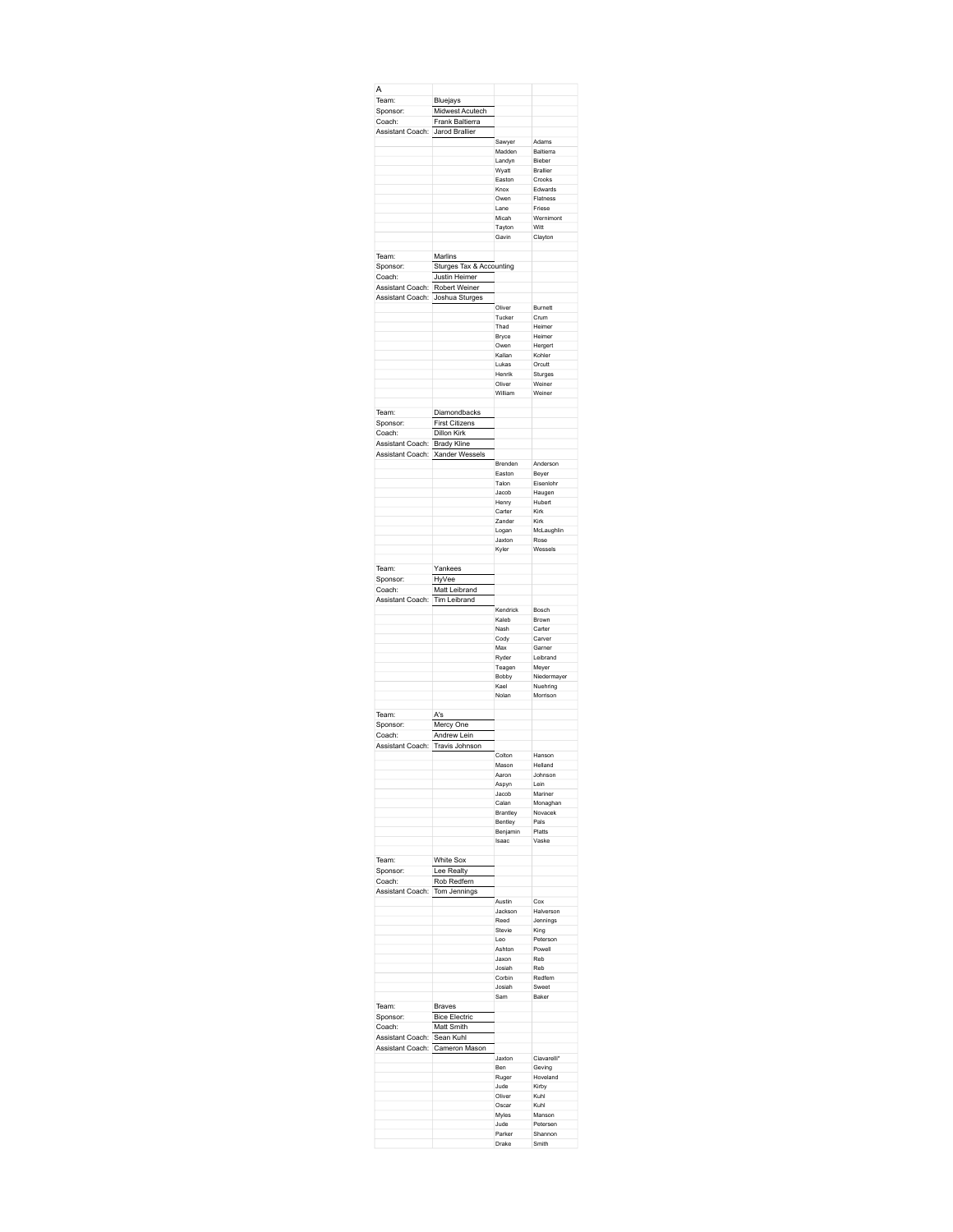| AA                                              |                                       |                    |                       |
|-------------------------------------------------|---------------------------------------|--------------------|-----------------------|
| Team:                                           | <b>Braves</b>                         |                    |                       |
| Sponsor:                                        | Midwest Acutech                       |                    |                       |
| Coach:                                          | Mike Albrecht                         |                    |                       |
| Assistant Coach:                                | Pat Wickering                         |                    |                       |
|                                                 |                                       |                    |                       |
|                                                 |                                       | T.J.               | Albrecht              |
|                                                 |                                       | Cash<br>Miller     | Edwards<br>Fiser      |
|                                                 |                                       | Lucas              | Graf                  |
|                                                 |                                       | Adam               | Hanafi                |
|                                                 |                                       | Lucas              | Lane                  |
|                                                 |                                       | Jaydon             | McKnight              |
|                                                 |                                       | Jace               | Pitzenberger          |
|                                                 |                                       | Landon             | Simmer                |
|                                                 |                                       | Peyton<br>Trace    | Wickering<br>Morrison |
|                                                 |                                       |                    |                       |
| Team:                                           | Yankees                               |                    |                       |
| Sponsor:                                        | Dental Center of North Iowa           |                    |                       |
| Coach:                                          | Matt Leibrand                         |                    |                       |
| Assistant Coach:                                | Chris Menke                           |                    |                       |
|                                                 |                                       | Gregor             | Adams                 |
|                                                 |                                       | Landon             | Burt                  |
|                                                 |                                       | Grady              | Evans                 |
|                                                 |                                       | Reece              | Leibrand              |
|                                                 |                                       | Sawyer<br>Noah     | Menke<br>Olson        |
|                                                 |                                       | Kadeyn             | Riedemann             |
|                                                 |                                       | Jace               | Carson                |
|                                                 |                                       | Conner             | Garrison              |
|                                                 |                                       | Brody              | Bolinger              |
|                                                 |                                       | Grady              | Younke                |
|                                                 |                                       | Eric               | Ramirez               |
|                                                 |                                       |                    |                       |
| Team:<br>Sponsor:                               | Astros<br><b>Burgemeier Dentistry</b> |                    |                       |
| Coach:                                          | Chris McComic                         |                    |                       |
|                                                 | Assistant Coach: Jason Gemaehlich     |                    |                       |
|                                                 |                                       | Zach               | Arickx                |
|                                                 |                                       | London             | Gemaehlich            |
|                                                 |                                       | Ryan               | Holley                |
|                                                 |                                       | Maddix             | Johnson               |
|                                                 |                                       | Landen             | Johnson               |
|                                                 |                                       | Austyn             | Lein                  |
|                                                 |                                       | Lincoln<br>Mack    | Martin<br>McComic     |
|                                                 |                                       | Lincoln            | McComic               |
|                                                 |                                       | Colton             | Rodemeyer             |
|                                                 |                                       | Carter             | Rodemeyer             |
|                                                 |                                       | Dillon             | Bolz                  |
|                                                 |                                       |                    |                       |
| Team:                                           | Dodgers                               |                    |                       |
| Sponsor:                                        | Zilges Appliance                      |                    |                       |
| Coach:                                          | Chris Rish                            |                    |                       |
| Assistant Coach:                                | Robert Weiner                         |                    |                       |
|                                                 |                                       | Kayden             | Birkholz              |
|                                                 |                                       | Chase<br>Easton    | Holste<br>Larson      |
|                                                 |                                       | Preston            | Prince                |
|                                                 |                                       | Colton             | Reinke                |
|                                                 |                                       | Brady              | Rish                  |
|                                                 |                                       |                    |                       |
|                                                 |                                       |                    |                       |
|                                                 |                                       | Sylas<br>Robert    | Sadler<br>Weiner      |
|                                                 |                                       | Nathan             | Wurth                 |
|                                                 |                                       | Hayden             | Zilge                 |
|                                                 |                                       | Noah               | Fancher               |
|                                                 |                                       | Brady              | Rogers                |
|                                                 |                                       |                    |                       |
| Team:                                           | Padres<br><b>Bice Electric</b>        |                    |                       |
| Sponsor:<br>Coach:                              |                                       |                    |                       |
| Assistant Coach:                                | Jason Stiles<br>Jarrod Pals           |                    |                       |
|                                                 |                                       | Jimmy              | Anderson              |
|                                                 |                                       | Lucas              | Beals                 |
|                                                 |                                       | Jake               | Becker                |
|                                                 |                                       | Oliver             | Bice                  |
|                                                 |                                       | Leo                | Cahalan               |
|                                                 |                                       | Max                | Davis                 |
|                                                 |                                       | Thomas<br>Zander   | Fites<br>Hunt         |
|                                                 |                                       | Garyt              | Pals                  |
|                                                 |                                       | Jaxon              | Stiles                |
|                                                 |                                       | Kyler              | Honn                  |
|                                                 |                                       | Gianny             | Ramirez               |
|                                                 |                                       |                    |                       |
|                                                 | Twins                                 |                    |                       |
|                                                 | Curries                               |                    |                       |
|                                                 | Jesse Wunderlich                      |                    |                       |
|                                                 | Russell Jensen                        |                    |                       |
|                                                 |                                       | Jed                | Graham                |
|                                                 |                                       | Colton<br>Hunter   | Hesley<br>Jensen      |
|                                                 |                                       | Grant              | Novacek               |
|                                                 |                                       | Calum              | Nuehring              |
|                                                 |                                       | Andreas            | Ochoa                 |
| Team:<br>Sponsor:<br>Coach:<br>Assistant Coach: |                                       | Evan               | Parsons               |
|                                                 |                                       | Grant              | Reisdorfer            |
|                                                 |                                       | Roman              | Trenary               |
|                                                 |                                       | Benjamin           | Wunderlich            |
|                                                 |                                       | Jonathan<br>Kaisen | Angell<br>Curry       |